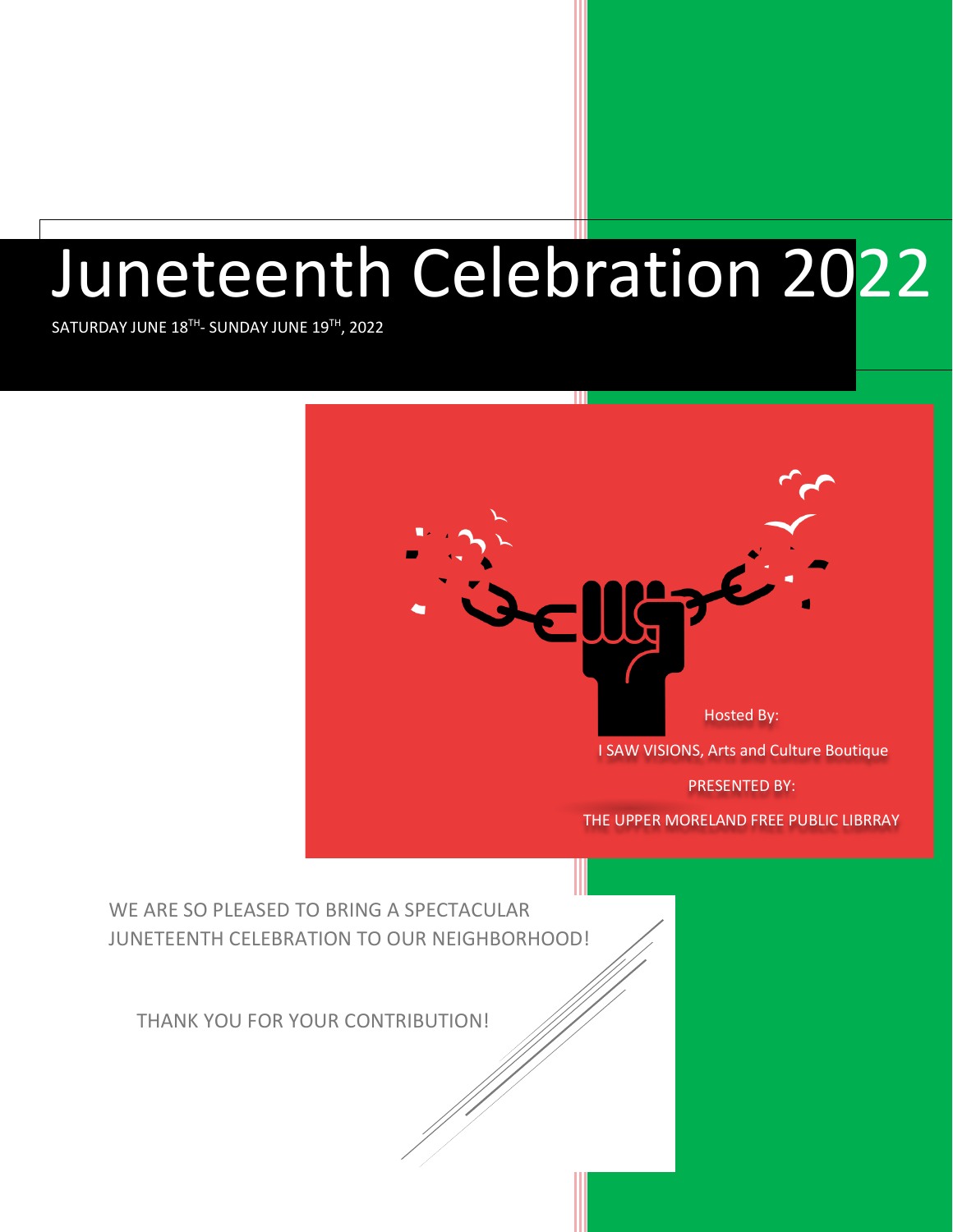

**Juneteenth**, also known as Juneteenth Independence Day or **Freedom Day**, is a holiday that commemorates the June 19, 1865, announcement of the abolition of slavery in Texas, and the emancipation of enslaved African Americans throughout the former Confederate States of America, outside Native American lands.

For more information regarding this amazing holiday, here are a few resources.

[https://www.pbs.org/wnet/](https://www.pbs.org/wnet/african-americans-many-rivers-to-cross/history/what-is-juneteenth/) [african-americans-many](https://www.pbs.org/wnet/african-americans-many-rivers-to-cross/history/what-is-juneteenth/)[rivers-to-cross/history/what](https://www.pbs.org/wnet/african-americans-many-rivers-to-cross/history/what-is-juneteenth/)[is-juneteenth/](https://www.pbs.org/wnet/african-americans-many-rivers-to-cross/history/what-is-juneteenth/)

[https://www.theroot.com/w](https://www.theroot.com/what-is-juneteenth-1790896900) [hat-is-juneteenth-](https://www.theroot.com/what-is-juneteenth-1790896900)[1790896900](https://www.theroot.com/what-is-juneteenth-1790896900)

[https://nypost.com/article/](https://nypost.com/article/what-is-juneteenth/) [what-is-juneteenth/](https://nypost.com/article/what-is-juneteenth/)

## **ABOUT OUR PARTNER**

## **THE UPPER MORELAND FREE PUBLIC LIBRARY**

#### UMFPL MISSION STATEMENT:

THE MISSION OF THE UPPER MORELAND FREE PUBLIC LIBRARY (UMFPL) IS TO CONSISTENTLY IMPROVE ACCESS TO DIVERSE INFORMATION, ADVOCATE FOR LIFE-LONG LEARNING, AND PROMOTE CULTURAL ENRICHMENT, IN A FISCALLY RESPONSIBLE MANNER.

#### UMFPL VISION STATEMENT:

AS A COMMUNITY RESOURCE, THE LIBRARY WILL EXCEED THE INFORMATIONAL, RECREATIONAL, SOCIAL, CULTURAL, AND LEARNING NEEDS OF ALL RESIDENTS, AND BECOME AN INTEGRAL PART OF THE EVERYDAY ROUTINE OF THE COMMUNITY.

## **ABOUT OUR HOST**

#### I SAW VISIONS Arts and Culture Boutique

I SAW Visions is a local retail store, in Upper Moreland PA.. The products available are created by local artisans, majority of which are women and persons of color. ISV embodies the essence and memory of "Black Wall Street". ISV seeks to bring unity, representation, financial equity, and education to our community.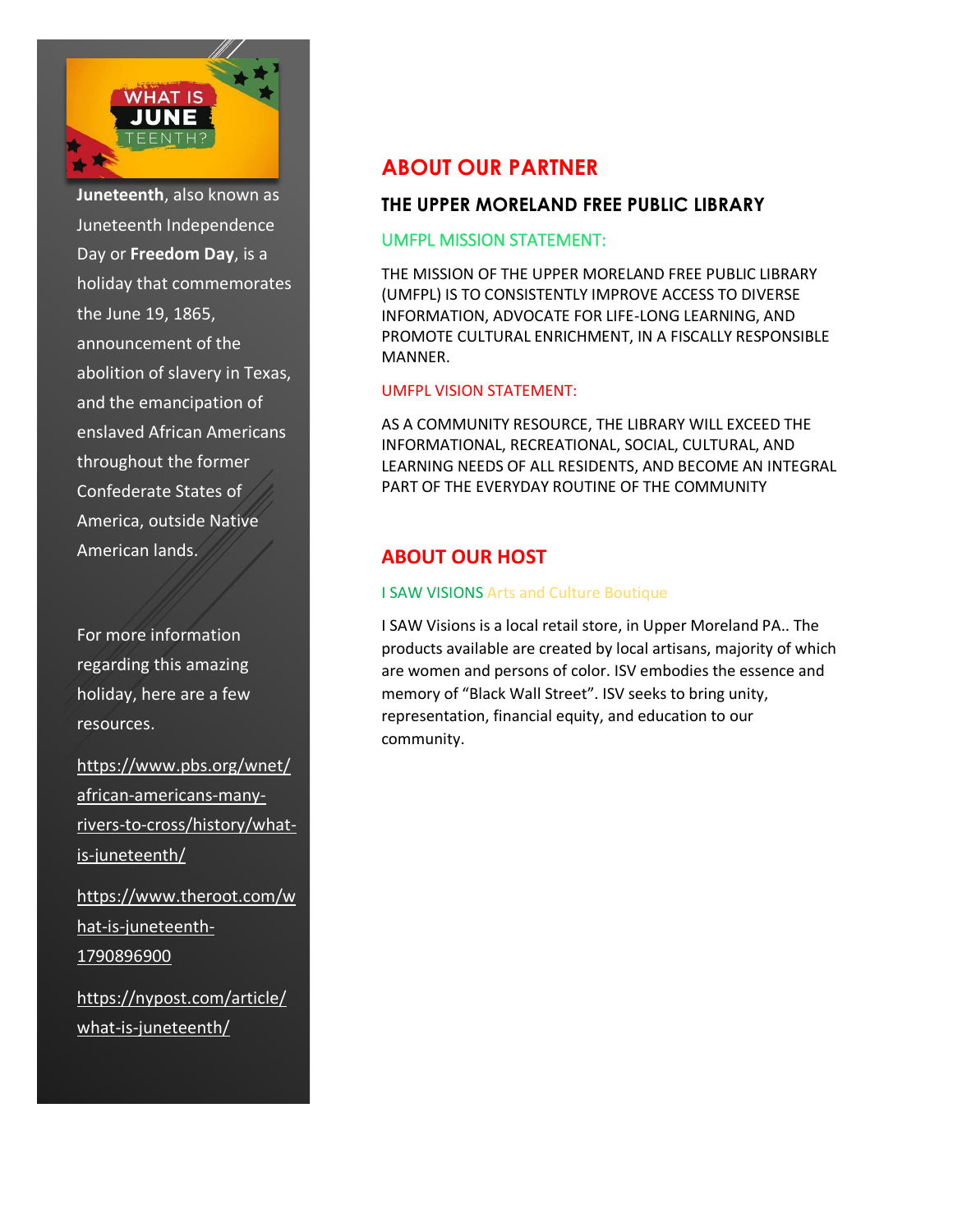

The Free Public Library of Upper Moreland 109 Park Avenue Willow Grove PA 19090

Greetings friends and prospective sponsors of The Eastern Montgomery County Juneteenth Celebration 2022!

We are ecstatic to host our 2nd Juneteenth Celebration! We anticipate celebrating with a 2-day series of events in Willow Grove, PA. We hope to bring our sponsors and local heroes to a community fair on June  $18<sup>th</sup>$ , and a Fathers Day fair on June  $19<sup>th</sup>$ , 2022. All events will be focused on celebrating the beauty of diversity, creating opportunities for education and entrepreneurship, while continuously pushing for social/economic equity and equality.

The main event on Saturday will be held from 1pm-6pm as an outdoor, multi-site in Upper Moreland Township. This spectacular event will include select food trucks, dozens of vendors, give-a-ways, a DJ, live entertainment, storytellers & so much more! We invite you to participate in this momentous event! Our projected attendance will be over 600 guests, following last years' 500 attendees. We will strictly follow CDC guidelines to maintain social distancing, supply handwashing and sanitizing stations, temperature checks, safety checkpoints, security, and wrist bands at check-in.

*Our Objective***:** This event is designed to educate our community, unite our neighbors, exemplify inclusion, and celebrate the freedom of African American slaves. We look forward to connecting the dots with you and making this event a success for years to come.

To ensure that we host the most effective event, I am kindly asking for you to participate with your choice of contribution. By placing sponsorship, you will have the opportunity to showcase your business or expertise in our event brochure, which will be handed to each attendee during the event. Please see below for sponsorship rates, additional details, and brief application.

The deadline for your submission of supplies and/or business information is **May 1st , 2022**. Please make checks/money orders payable to the Free Public Library of Upper Moreland.

Thank you in advance for being a part of this great event and ensuring its success. If you have any questions or concerns, please **contact the event director, Sharia Wallace via email at [MontCoJuneteenth@gmail.com](mailto:MontCoJuneteenth@gmail.com) or call Sharia Wallace directly at 267.393.0344.**

Warm Regards,

Sharia Alyse Wallace Eastern Montgomery County Juneteenth Celebration **Director**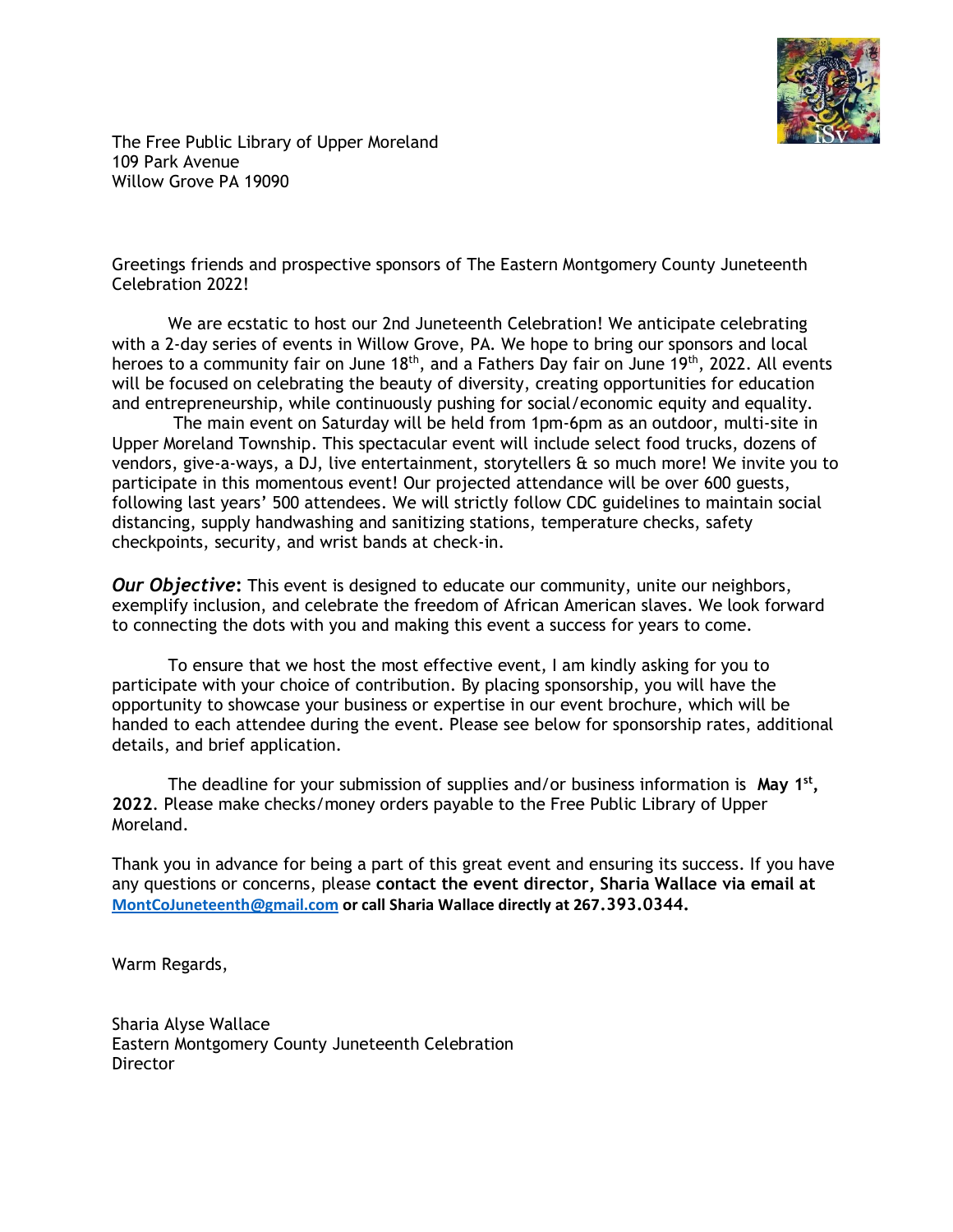#### **Sponsorship Opportunities Levels 1-5**

#### 1. Happy Helper (First level)

Contribution Amount: \$100

Social media mention: company name, 1 post on 2 platforms

#### *2.* Freedom Friend (Second level)

Contribution Amount: \$250

Level 1+ Brochure + swag bag drops (with company name + email/ business cards)

#### *3.* Academic Activist (Third level)

Contribution Amount: \$500

Levels 1+2+ Includes logo/company name on printed marketing materials.

## *4.* Community Cultivator (Level 4)

Contribution Amount: \$1250

Levels 1+2+3+ Includes logo/company name on step, repeat banner and includes mention during event program

#### *5.* Heroic Historian (Level 5)

Contribution Amount: \$2500

Includes all level benefits as well as commercial mentions, event banners, a vendors table as well as a a secured placement in next years' event

6. EVENT PREMIERE SPONSOR (TOP LEVEL)

Contribution Amount: \$5,000 *Includes HEROIC HISTORIAN placement as well a speaking opportunity during event, photo with the event director, special mention during media interviews, and a copy of event pictures and promo video.*

\*All applies to current year 2022 event for the  $2^{nd}$  Eastern Montgomery County Juneteenth Celebration. For sponsorship opportunities in the form of supplies or sweat equity, please email MontCoJuneteenth@gmail.com

#### Your sponsorship will go towards the following costs:

Event Permits and Event Insurances; Porter Potties/Table and Chair Rentals; Police Officers/ Security/Maintenance; Marketing Materials and Decorations; Entertainment and Special Guests; Guest Amenities

#### \*\*\*\*NO Refunds\*\*\*\*

We look forward to working with you and appreciate your continued support!